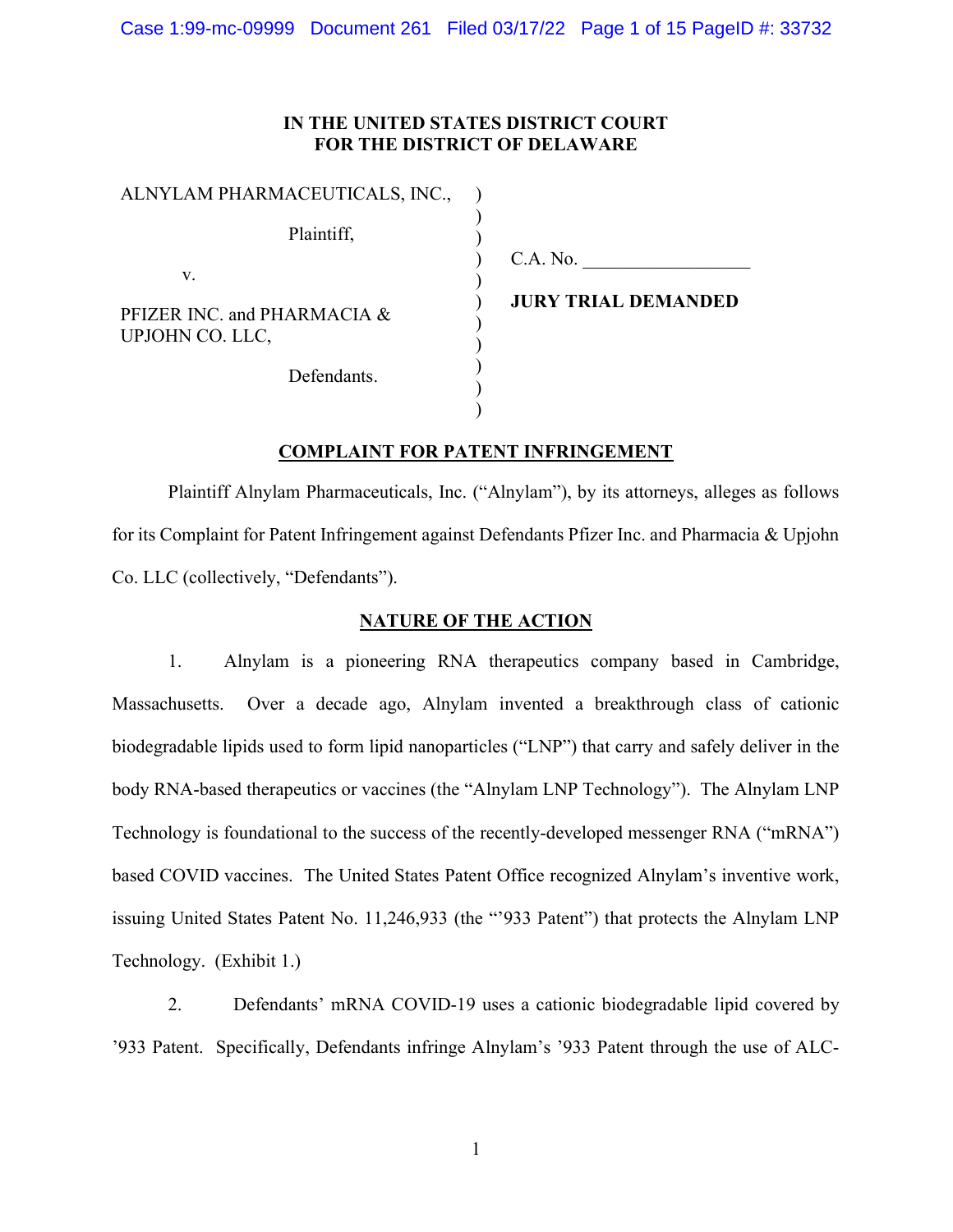$0315$ ,<sup>1</sup> a cationic biodegradable lipid formulated into LNPs that protect and deliver the vaccine's mRNA. Alnylam brings this action to recover monetary compensation for Defendants' unlicensed use of Alnylam's '933 Patent. Alnylam does not seek injunctive relief under 35 U.S.C. § 283 against such use.

### THE PARTIES

3. Plaintiff Alnylam is a corporation organized under the laws of the State of Delaware with a principal place of business at 675 West Kendall Street, Henri A. Termeer Square, Cambridge, Massachusetts 02142. Founded in 2002, Alnylam is a groundbreaking life science company that has worked to harness the potential of RNA interference ("RNAi") therapeutics to transform the lives of people living with diseases that have limited or inadequate treatment options. Utilizing an earlier version of in-licensed LNP Technology, in 2018 Alnylam delivered the world's first approved RNAi therapeutic, ONPATTRO<sup>®</sup> (patisiran). ONPATTRO<sup>®</sup> is currently approved for the treatment of polyneuropathy caused by an illness called hereditary ATTR (hATTR) amyloidosis. Alnylam has developed an additional delivery modality distinct from LNP Technology, termed GalNAc Delivery, which is utilized in three marketed products, GIVLAARI® (givosiran), approved in 2019, and OXLUMO® (lumasiran), approved in 2020, both marketed by Alnylam and LEQVIO®(inclisiran), approved in 2021, developed initially by Alnylam and licensed to Novartis.

4. Alnylam has a long history of licensing or offering to license to third parties its intellectual property, including the Alnylam LNP Technology and the GalNAc Technology.

5. Upon information and belief, Defendant Pfizer Inc. is a company organized and existing under the laws of the State of Delaware with its principal place of business at 235 East

<sup>1</sup> ALC-0315's chemical name is ((4-hydroxybutyl)azanediyl)bis(hexane-6,1-diyl)bis(2 hexyldecanoate). (Exhibit 5 at 22.)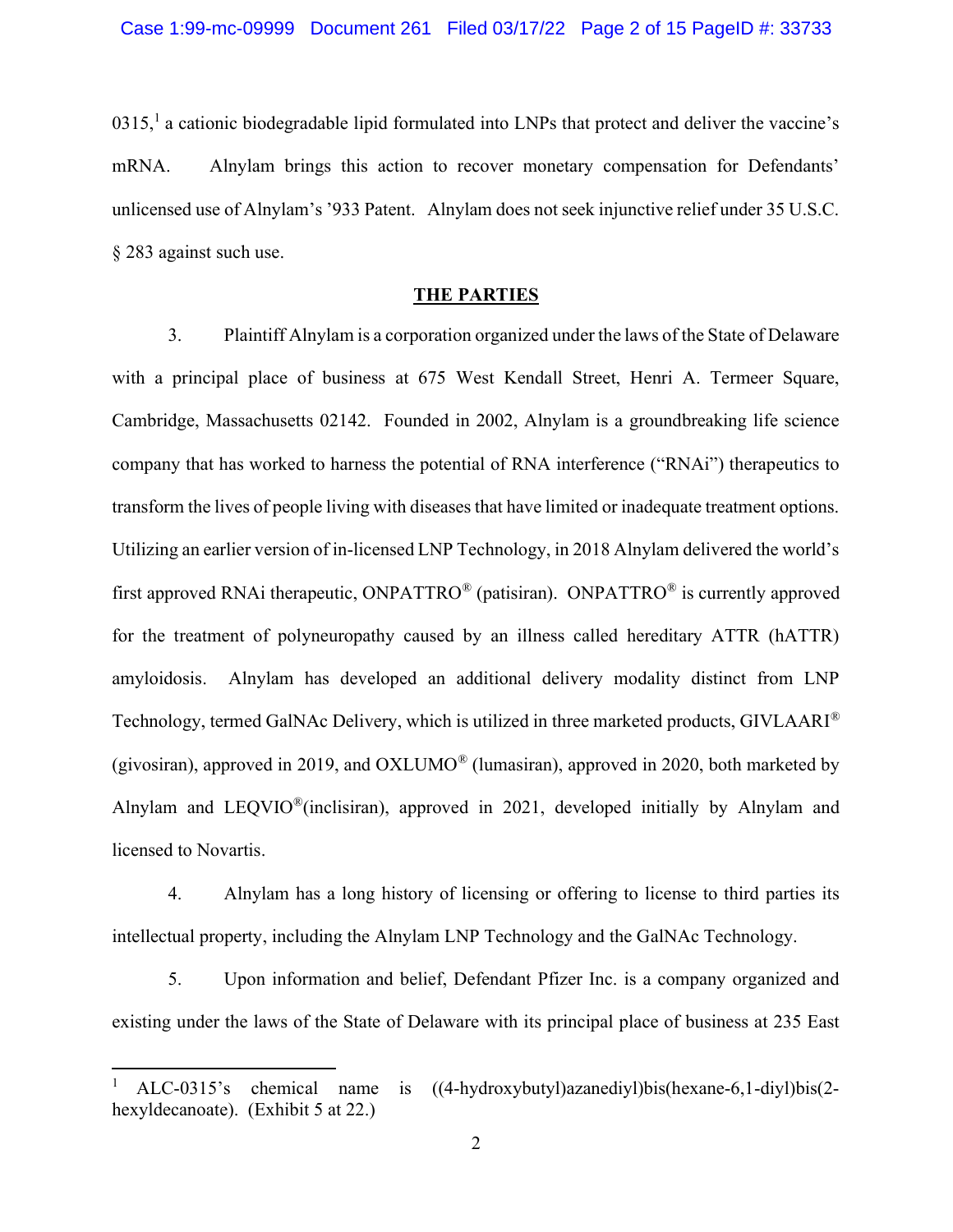42nd Street, New York, New York 10017. The Biologic License Approval ("BLA") Approval for COMIRANTY® is addressed to Pfizer Inc., 235 East 42nd Street, New York, NY 10017. (Exhibit 3 at 1.) Upon information and belief, all regulatory correspondence regarding Defendants' COVID-19 Vaccine is sent to Pfizer Inc.'s principal place of business. (Exhibit 3 at 1.) The prescribing information for COMIRNATY®2 states it is "[m]anufactured by Pfizer Inc." (Exhibit 4 at 20.) Upon information and belief, Defendant Pfizer Inc. maintains one or more facilities, including in Kalamazoo, Michigan, under the name PfizerCentre One, as a subsidiary of Pfizer Inc. and/or Defendant Pfizer Inc. is doing business as PfizerCentre One at one or more facilities, including in Kalamazoo, Michigan. Upon information and belief, Pfizer Laboratories, a division of Defendant Pfizer Inc., prepared the package insert for COMIRNATY® that was accepted by the FDA. (Exhibit 7 at 19.) Upon information and belief, Defendant Pfizer Inc. recognizes the revenue from sales of Defendants' COVID-19 Vaccine. (Exhibit 6 at 1, 4, 5, 14, 27, 29, 33-36.)

6. Upon information and belief, Defendant Pharmacia & Upjohn Co. LLC is a company organized and existing under the laws of the State of Delaware with its principal place of business at 100 Route 206 N, Peapack, New Jersey, 07977. Upon information and belief, Defendant Pharmacia & Upjohn Co. LLC is a wholly-owned subsidiary of Defendant Pfizer Inc. The BLA Approval Letter for COMIRNATY<sup>®</sup> states that, "[t]he final formulated product will be manufactured, filled, labeled and packaged . . . at Pharmacia & Upjohn Company LLC, 7000 Portage Road, Kalamazoo, Michigan." (Exhibit 3 at 1.)

7. On information and belief, Defendants Pfizer Inc. and Pharmacia & Upjohn Co. LLC are agents of each other and/or work in concert with each other with respect to the

<sup>&</sup>lt;sup>2</sup> Defendants' mRNA COVID-19 Vaccine is approved under the tradename COMIRNATY<sup>®</sup>.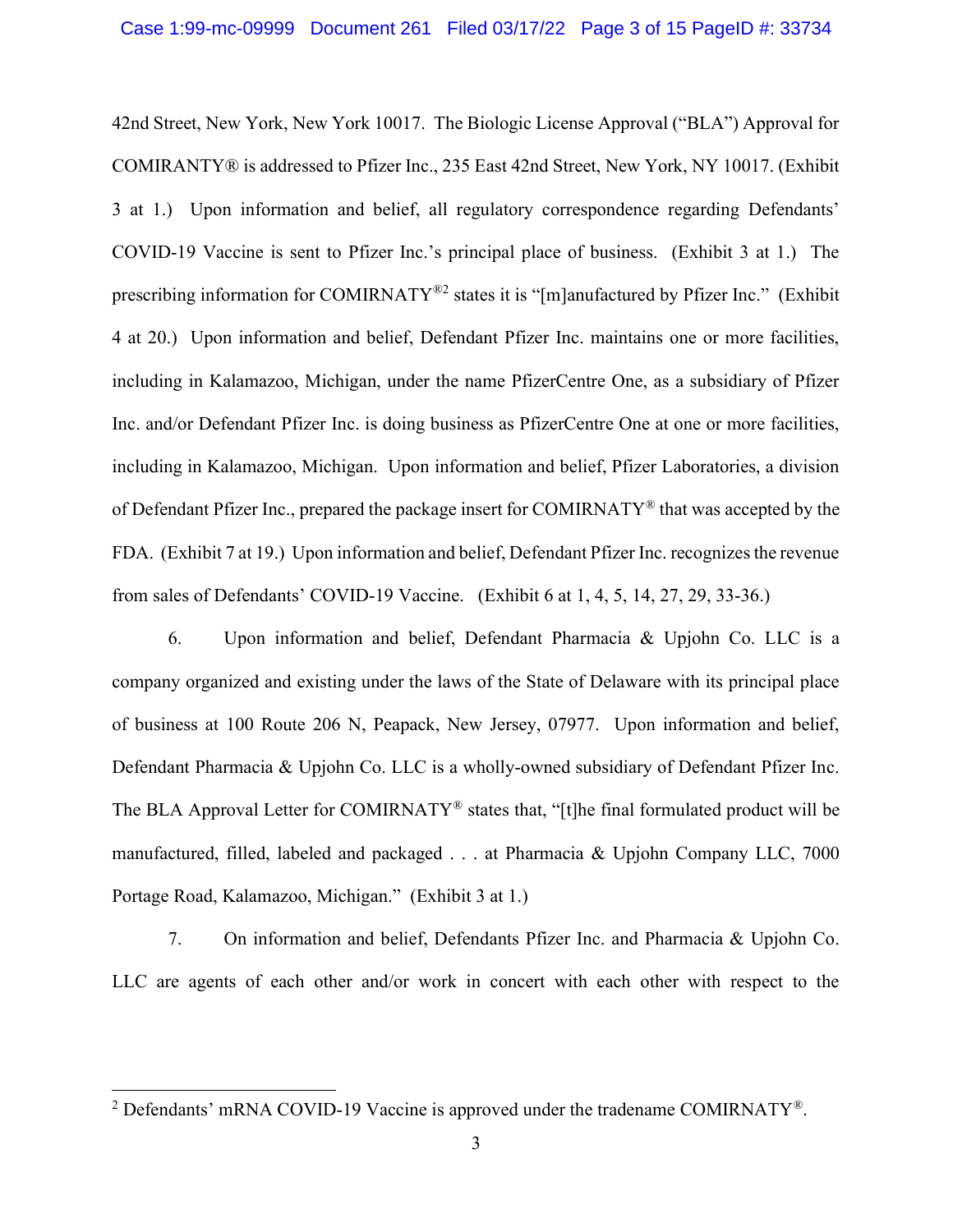development, regulatory approval, marketing, making, sales, offers for sale, import and export, and distribution of Defendants' COVID-19 Vaccine containing ALC-0315.

## JURISDICTION AND VENUE

8. This is an action for patent infringement arising under the patent laws of the United States, 35 U.S.C. § 1, et seq.

9. This Court has jurisdiction under 28 U.S.C. §§ 1331 and 1338(a) because this is a civil action arising under the Patent Act.

10. This Court has personal jurisdiction over Defendant Pfizer Inc. because it is a Delaware corporation.

11. This Court also has jurisdiction over Defendant Pfizer Inc. because, upon information and belief, it directly or indirectly makes, uses, offers for sale, and/or sells Defendants' COVID-19 Vaccine, containing ALC-0315, throughout the United States, including in this judicial district.

12. This Court has personal jurisdiction over Defendant Pharmacia & Upjohn Co. LLC because it is a Delaware corporation.

13. This Court also has jurisdiction over Defendant Pharmacia & Upjohn Co. LLC because, upon information and belief, it directly or indirectly makes, uses, offers for sale, and/or sells Defendants' COVID-19 Vaccine, containing ALC-0315, throughout the United States, including in this judicial district.

14. Venue is proper in this Court under 28 U.S.C. § 1400(b) because Defendant Pfizer Inc. is a Delaware corporation.

15. Venue is proper in this Court under 28 U.S.C. § 1400(b) because Defendant Pharmacia & Upjohn Co. LLC is a Delaware corporation.

4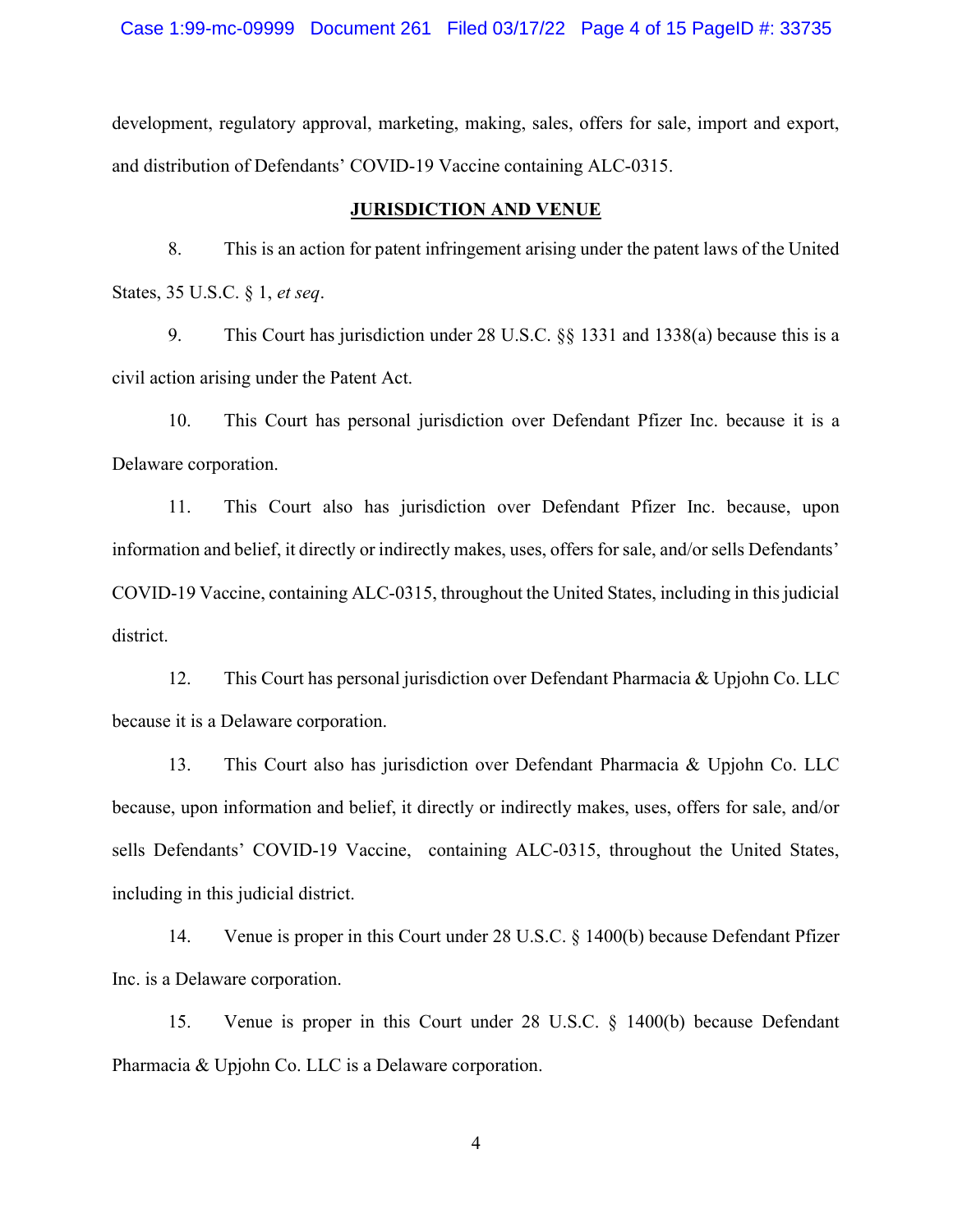#### **BACKGROUND**

#### A. RNA THERAPEUTICS

16. The promise of RNA-based therapeutics (including RNAi and mRNA) has long been known, but scientists have struggled for decades to translate the promise into successful human therapeutics. The main challenge scientists around the world struggled with was how to deliver the fragile, negatively charged RNA into the body's cells in a safe, effective, and non-toxic way. (Exhibit 8 at 1-2.)

17. One approach was to develop a lipid<sup>3</sup> system for use with RNA-based therapeutics. These lipids would form a nanoparticle, called a Lipid Nanoparticle or LNP. The LNP would encapsulate and protect the fragile RNA upon administration to the body so the RNA could be delivered to the cells where the RNA would provide its therapeutic effect. Because the RNA is negatively charged, the lipids had to be positively charged (cationic) to create the protective bubble around the RNA. Cationic lipids do not exist in nature, and therefore had to be synthesized. There were toxicity issues with early attempts to use them in therapeutics due to the high dose of LNP needed to be effective.

18. To harness the full promise and power of LNPs to deliver revolutionary RNA therapies, scientists needed to develop a more potent LNP system that could safely and effectively deliver the RNA to the target cells, and then be metabolized and eliminated from the body.

19. Alnylam overcame some of the issues associated with earlier versions of LNPs using an in-licensed LNP system containing the cationic lipid compound known as MC3, a highly potent molecule. With MC3, Alnylam developed ONPATTRO®. MC3, while safe and effective, is more stable in the body and thus has a relatively long half-life. Alnylam recognized the need

 $3$  A lipid is a molecule that is minimally soluble in water while soluble in nonpolar solvents. Examples include macro biomolecules such as fats, oils, certain vitamins, and hormones.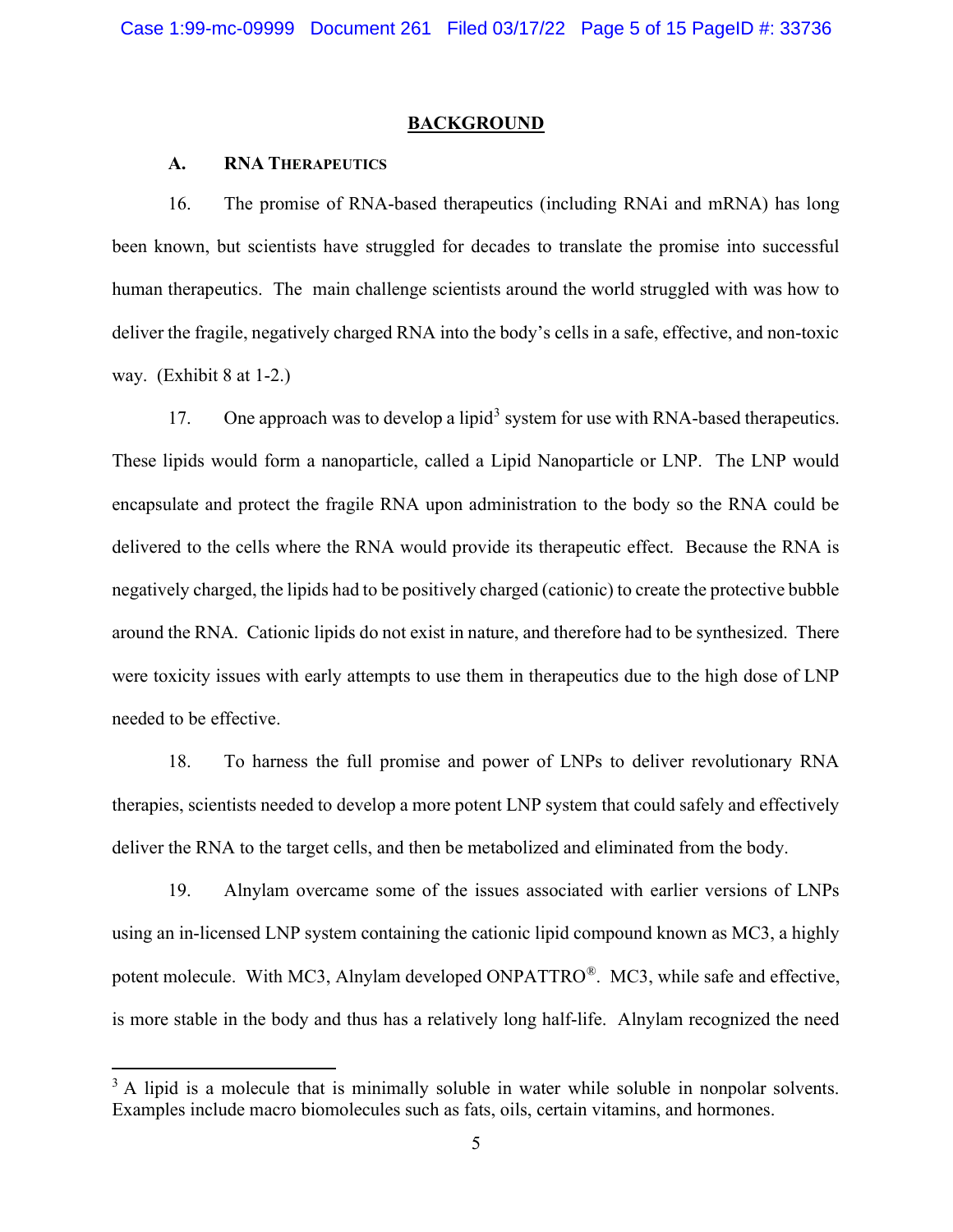#### Case 1:99-mc-09999 Document 261 Filed 03/17/22 Page 6 of 15 PageID #: 33737

for further improvements in LNP technology and internally embarked on a research program to develop a new class of lipids with improved properties.

## B. ALNYLAM'S BREAKTHROUGH BIODEGRADABLE LNP TECHNOLOGY FOR DELIVERY OF RNA TO CELLS

20. Over a decade ago, Alnylam scientists solved these pressing issues by inventing a new class of non-natural LNPs comprising a cationic lipid with biodegradable groups (i.e., the Alnylam LNP Technology). LNPs with these biodegradable groups protect the RNA until delivery to inside the cell, and then are metabolized and eliminated from the body ensuring no dose-limiting toxicity. Alnylam's seminal work to create these novel biodegradable LNPs has been employed in potential RNA therapeutics in development and now mRNA-based vaccines.

## C. THE PATENT-IN-SUIT

21. Alnylam filed a series of provisional and utility patent applications on its novel cationic biodegradable lipids. Utility applications disclosing these novel cationic biodegradable lipids published on February 2, 2012 and August 1, 2013. Twenty-two patents world-wide have issued to Alnylam based on these groundbreaking inventions described in its provisional and utility patent applications.

22. On February 15, 2022, The United States Patent & Trademark Office issued the '933 Patent, entitled "Biodegradable Lipids for the Delivery of Active Agents." The '933 Patent issued to Alnylam as assignee of the named inventors Martin Maier, Muthusamy Jayaraman, Akin Akinc, Shigeo Matsuda, Pachamuthu Kandasamy, Kallanthottathil G. Rajeev, and Muthiah Manoharan.

23. The '933 Patent claims a class of cationic biodegradable lipids that can be used in the formation of LNPs for the delivery of an active agent, including mRNA. Each cationic lipid contains one or more biodegradable group.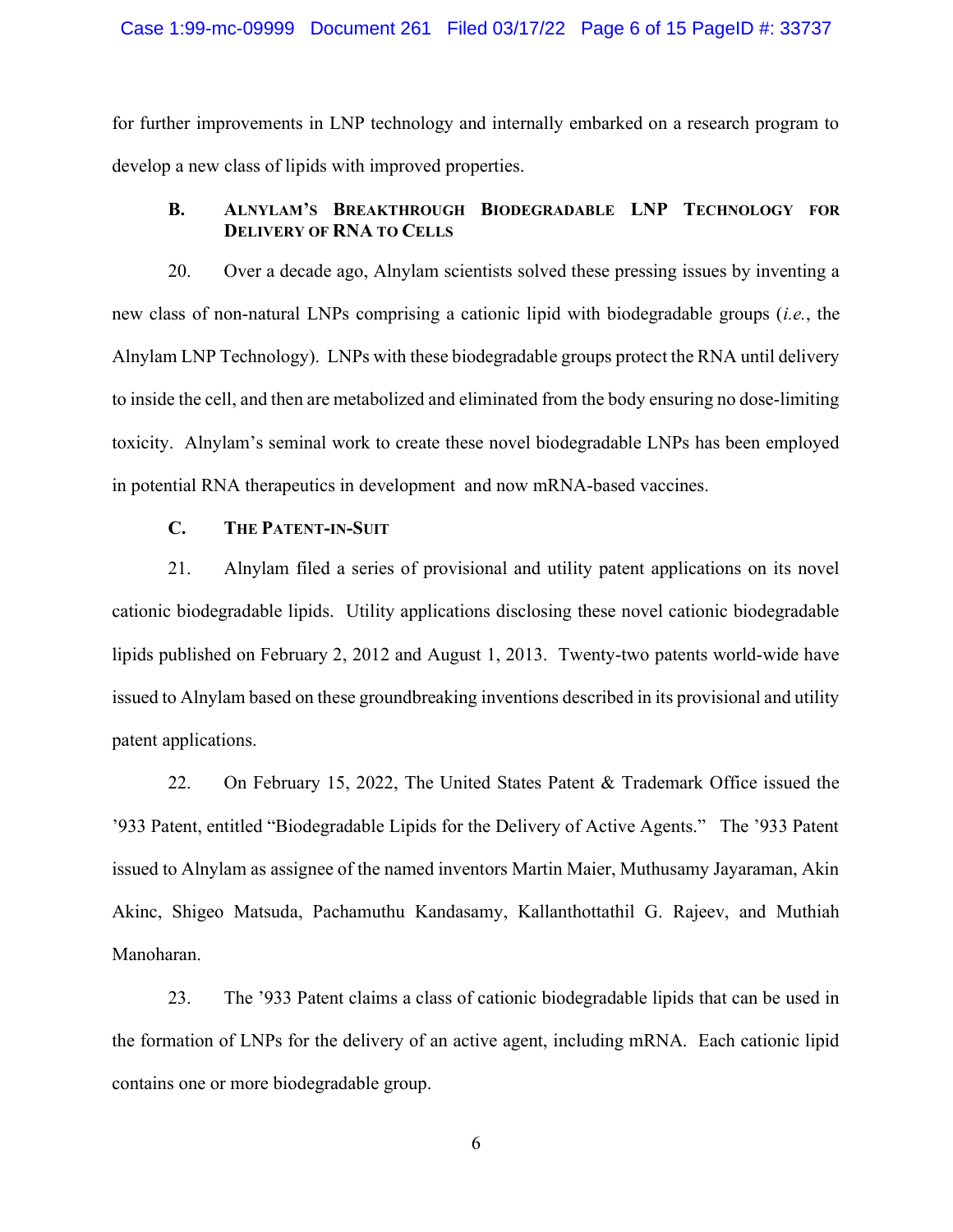24. Independent claim 18 of the '933 Patent is representative and recites:

A cationic lipid comprising a primary group and two biodegradable hydrophobic tails, wherein

the primary group comprises (i) a head group that optionally comprises a primary, secondary, or tertiary amine, and (ii) a central moiety to which the head group and the two biodegradable hydrophobic tails are directly bonded;

the central moiety is a central carbon or nitrogen atom;

each biodegradable hydrophobic tail independently has the formula - (hydrophobic chain)(biodegradable group )-(hydrophobic chain), wherein the biodegradable group is  $-OC(O)$ - or  $-C(O)O$ -;

for at least one biodegradable hydrophobic tail, the terminal hydrophobic chain in the biodegradable hydrophobic tail is a branched alkyl, where the branching occurs at the  $\alpha$ -position relative to the biodegradable group and the biodegradable hydrophobic tail has the formula - $R^{12}$ - $M^1$ - $R^{13}$ , where  $R^{12}$  is a C<sub>4</sub>-C<sub>14</sub> alkylene or C<sub>4</sub>-C<sub>14</sub> alkenylene, M<sup>1</sup> is the biodegradable group, R<sup>13</sup> is a branched  $C_{10}$ -C<sub>20</sub> alkyl, and the total carbon atom content of the tail -R<sup>12</sup>-M<sup>1</sup>-R<sup>13</sup> is 21 to 26;

in at least one hydrophobic tail, the biodegradable group is separated from a terminus of the hydrophobic tail by from 6 to 12 carbon atoms; and

the lipid has a pKa in the range of about 4 to about 11 and a logP of at least 10.1.

(Exhibit 1 at 538:13-38.)

25. The '933 Patent has been owned by Alnylam at all times, is fully maintained, and is valid and enforceable.

#### D. DEFENDANTS' COVID-19 VACCINE

26. On March 17, 2020, Defendant Pfizer Inc. and BioNTech SE ("BioNTech") announced a plan to jointly develop a COVID-19 vaccine. (Exhibit 9 at 2.) A redacted copy of the Collaboration Agreement by and between Pfizer Inc. and BioNTech, dated March 17, 2020, is publicly available. (Exhibit 10.) Under the Collaboration Agreement, Defendant Pfizer Inc. has the sole right in the United States to "market, promote, distribute, offer for sale, sell, have sold, import, have imported, export, have exported or otherwise commercialize" Defendants' COVID-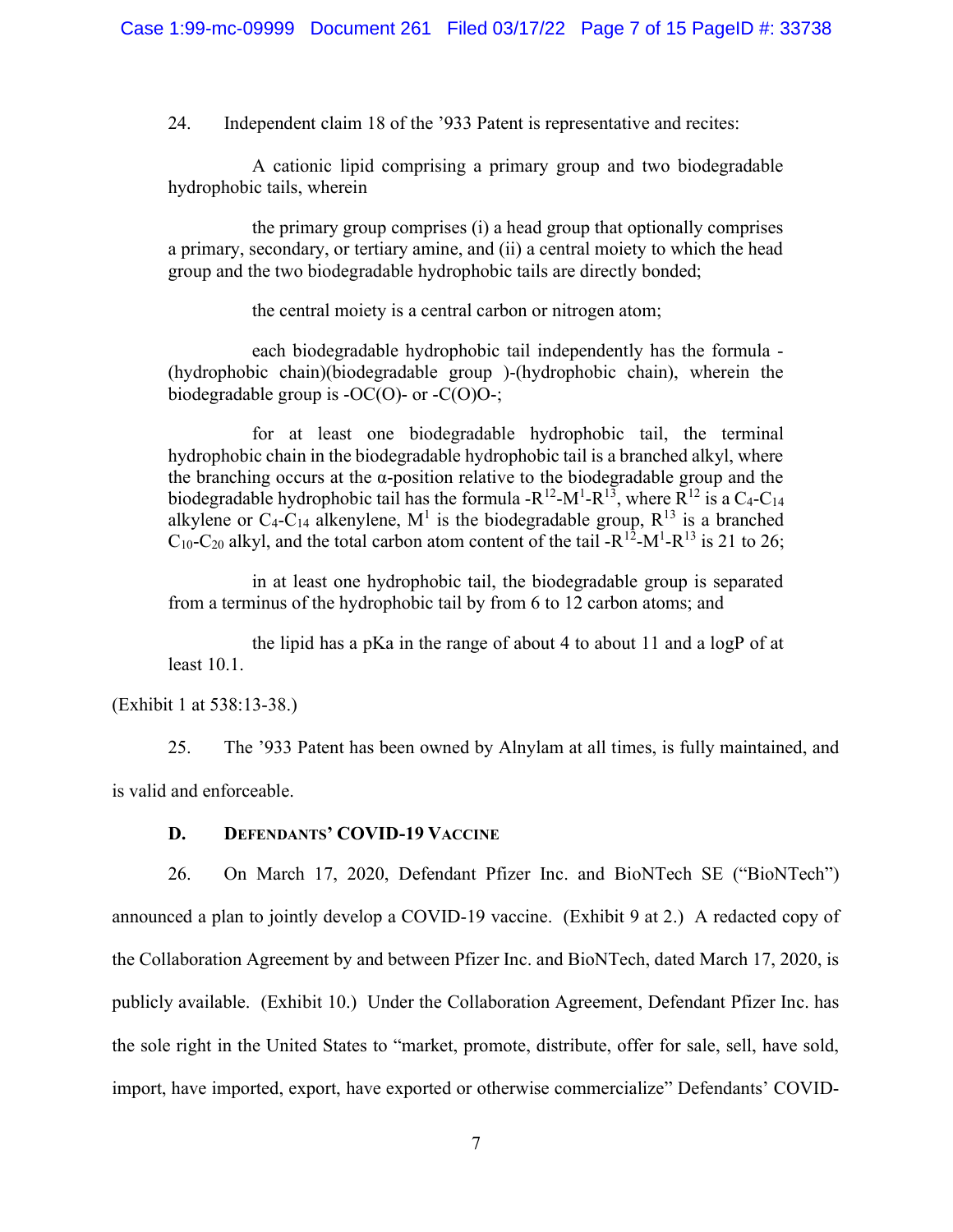19 Vaccine. (Exhibit 10, §1.25 (defining "Commercialize"); §1.6 (defining "BioNTech Commercialization Territory"); §1.88 (defining "Pfizer Commercialization Territory").) Under the Collaboration Agreement, Defendant Pfizer Inc. has the right in the United States to "make, produce, manufacture, process, fill, finish, package, label, perform quality assurance testing, release, ship or store, and for the purposes of further manufacturing, distribute, import or export" Defendants' COVID-19 Vaccine or "any component thereof." (Id., §1.75 (defining "Manufacture"); §3.2 ("Licenses for Commercial Manufacturing").)

27. On April 9, 2020, Defendants provided additional details about this collaboration, including that "BioNTech will contribute multiple mRNA vaccine candidates as part of its BNT162 COVID-19 vaccine program" and that "Pfizer will contribute its leading global vaccine clinical research and development, regulatory, manufacturing and distribution infrastructure and capabilities." (Exhibit 9 at 1.)

28. On April 22, 2020, Defendants announced their first clinical trial in Germany of four mRNA vaccine candidates. (Exhibit 11 at 1.) Each vaccine candidate used an LNP to deliver the mRNA. (Id.)

29. On May 5, 2020, Defendants announced that the first doses of Defendants' four vaccine candidates were administered to individuals in the United States as part of Defendants' Phase 1/2 clinical trial. (Exhibit 12 at 1.) Defendants stated that "Pfizer plans to activate its extensive manufacturing network and invest at risk in an effort to produce an approved COVID-19 vaccine as quickly as possible for those most in need around the world. . . . Pfizer-owned sites in three U.S. states (Massachusetts, Michigan and Missouri) and Puurs, Belgium, have been identified as manufacturing centers for COVID-19 vaccine production, with more sites to be selected." (*Id.* at 2.)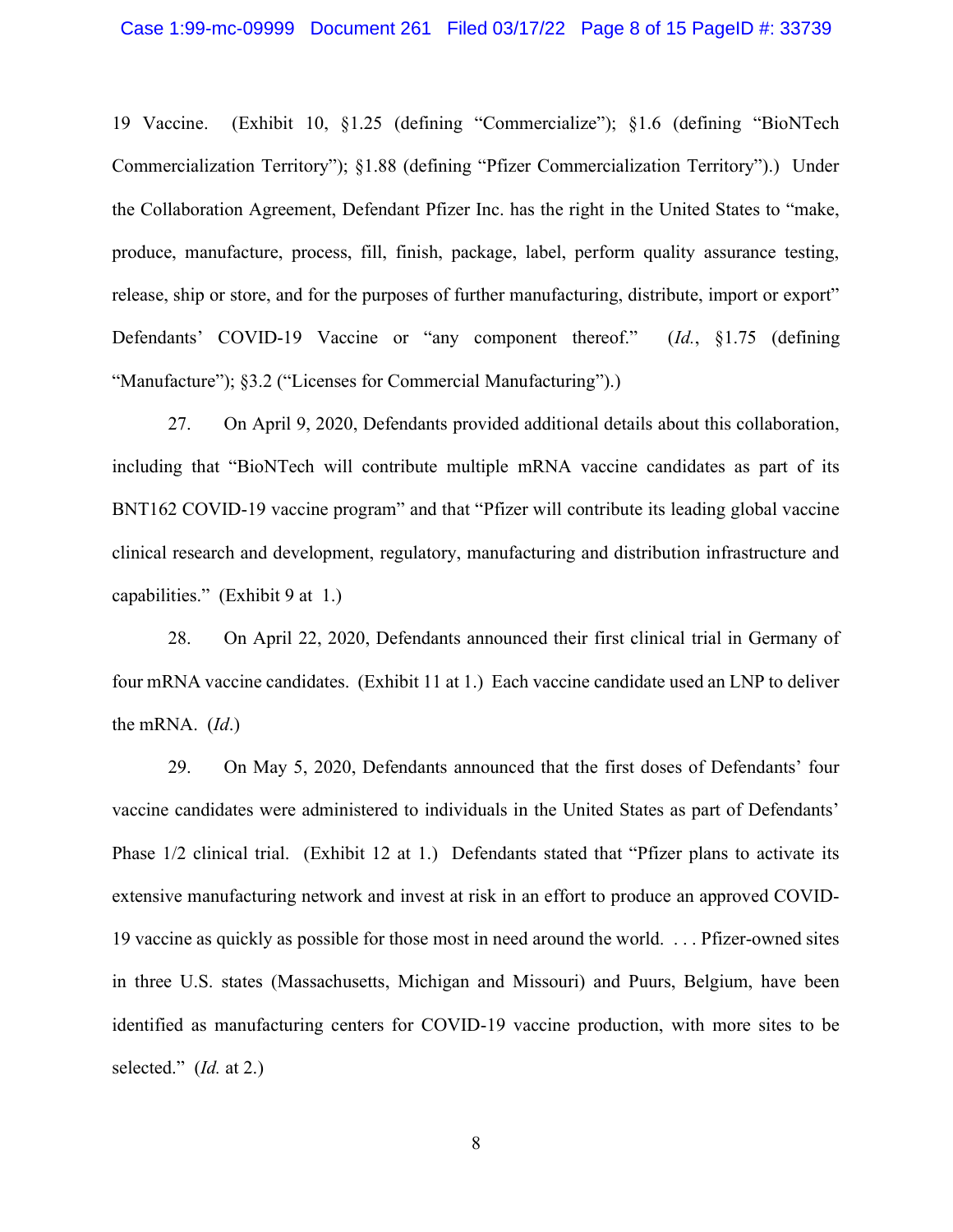30. On July 13, 2020, Defendants announced that the FDA granted Fast Track Designations to two of Defendants' candidate vaccines. (Exhibit 13 at 1.) Peter Honig, Pfizer's Senior Vice President, Global Regulatory Affairs, commented "[w]e look forward to continue working closely with the FDA throughout the clinical development of this program, Project Lightspeed, to evaluate the safety and efficacy of these vaccine candidates." (Id. at 1-2.)

31. On July 27, 2020, Defendants announced that they had advanced the "nucleosidemodified messenger RNA (modRNA) candidate BNT162b2,<sup>4</sup> which encodes an optimized SARS-CoV-2 full-length spike glycoprotein, at a 30µg dose level in a 2 dose regimen into Phase 2/3 Study." (Exhibit 14 at 1.) Upon information and belief, the vaccine that Defendants selected contains the infringing ALC-0315 cationic lipid.

32. On November 18, 2020, Defendants announced that their Phase 3 clinical trial met all primary efficacy endpoints. (Exhibit 15 at 1.) Defendants stated that "[f]our of Pfizer's facilities are part of the manufacturing and supply chain; St. Louis, MO; Andover, MA; and Kalamazoo, MI in the U.S.; and Puurs in Belgium." (Id. at 2.)

33. On December 11, 2020, the FDA authorized Defendants' BNT162b2 candidate with the infringing ALC-0315 cationic LNP (Defendants' COVID-19 Vaccine) for emergency use against COVID-19 in individuals 16 years of age or older. (Exhibit 16 at 1.) Upon information and belief, every dose of Defendants' COVID-19 Vaccine sold pursuant to this emergency use authorization contains the infringing ALC-0315 cationic lipid. Albert Bourla, Chairman and Chief Executive Officer of Pfizer said, "As a U.S. company, today's news brings great pride and tremendous joy that Pfizer has risen to the challenge to develop a vaccine that has the potential to

<sup>&</sup>lt;sup>4</sup> Upon information and belief, BNT162b2 was the code name for Defendants' mRNA COVID-19 Vaccine during clinical trials. (Exhibit 5 at 21.)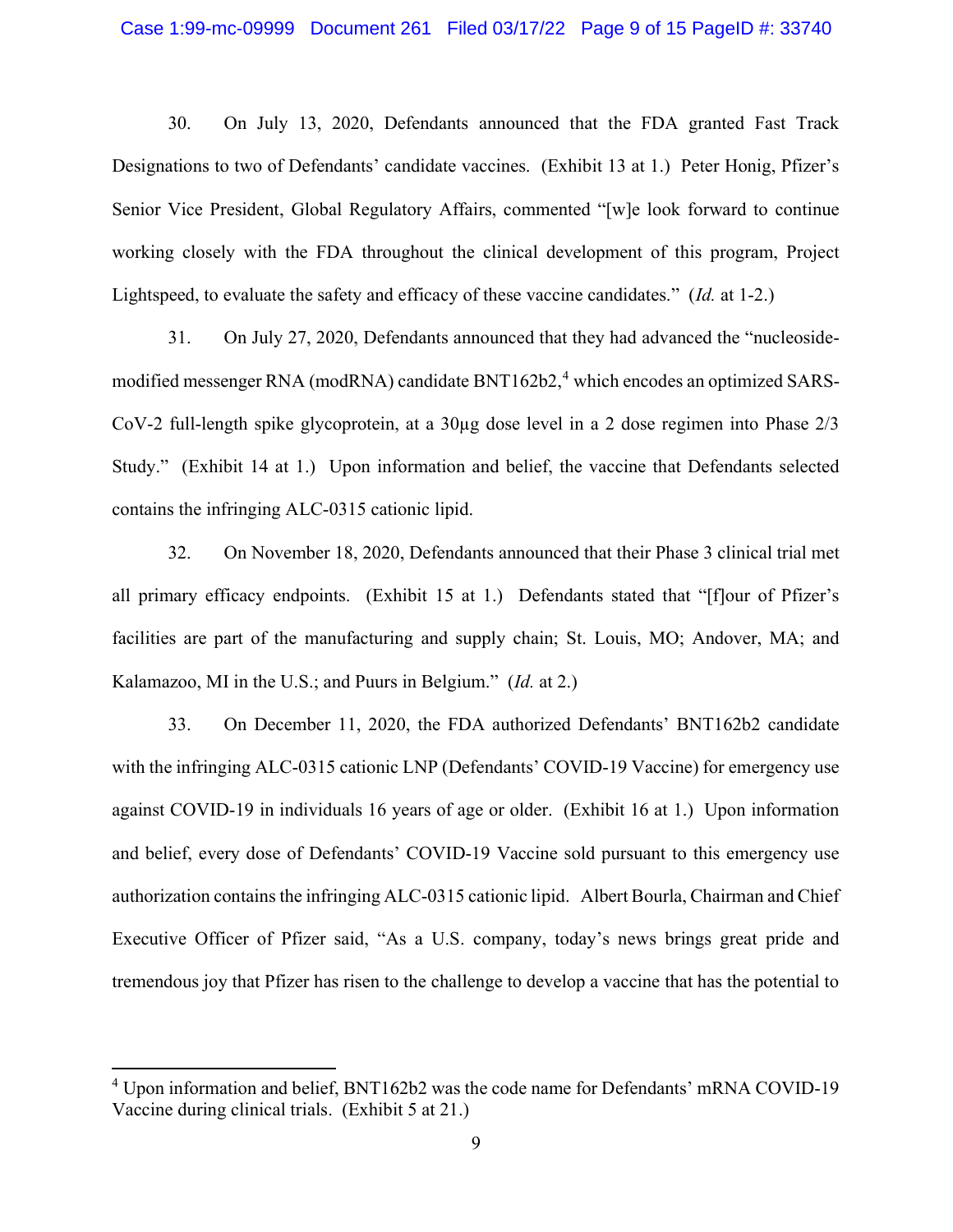#### Case 1:99-mc-09999 Document 261 Filed 03/17/22 Page 10 of 15 PageID #: 33741

help bring an end to this devastating pandemic. We have worked tirelessly to make the impossible possible, steadfast in our belief that science will win." (Exhibit 16 at 1-2.)

34. On May 11, 2021, the FDA authorized Defendants' COVID-19 Vaccine for emergency use against COVID-19 in children ages twelve to fifteen. (Exhibit 17 at 1.) Upon information and belief, every dose of Defendants' COVID-19 Vaccine sold pursuant to this emergency use authorization contains the infringing ALC-0315 cationic lipid.

35. On August 23, 2021, the FDA approved Defendants' COVID-19 Vaccine under the tradename COMIRNATY® for use in individuals sixteen and over. (Exhibit 18 at 1.) Upon information and belief, every dose of Defendants' COVID-19 Vaccine sold under the tradename COMIRNATY® contains the infringing ALC-0315 cationic lipid.

36. On October 29, 2021, the FDA authorized Defendants' COVID-19 Vaccine for emergency use against COVID-19 in children ages five to eleven. (Exhibit 19 at 1.) Upon information and belief, every dose of Defendants' COVID-19 Vaccine sold pursuant to this emergency use authorization contains the infringing ALC-0315 cationic lipid.

37. Upon information and belief, on December 16, 2021, the FDA approved a new formulation of Defendants' COVID-19 Vaccine under the tradename COMIRNATY® (gray cap) in individuals sixteen and over. (Exhibit 22 at 1, Exhibit 23; see also Exhibit 4 at 1.) Upon information and belief, Defendants continue to market their prior COVID-19 Vaccine formulation under the tradename COMIRNATY® (purple cap) for use in individuals sixteen and over. (Exhibit 24 at 1.) Upon information and belief, every dose of Defendants' COVID-19 Vaccine sold under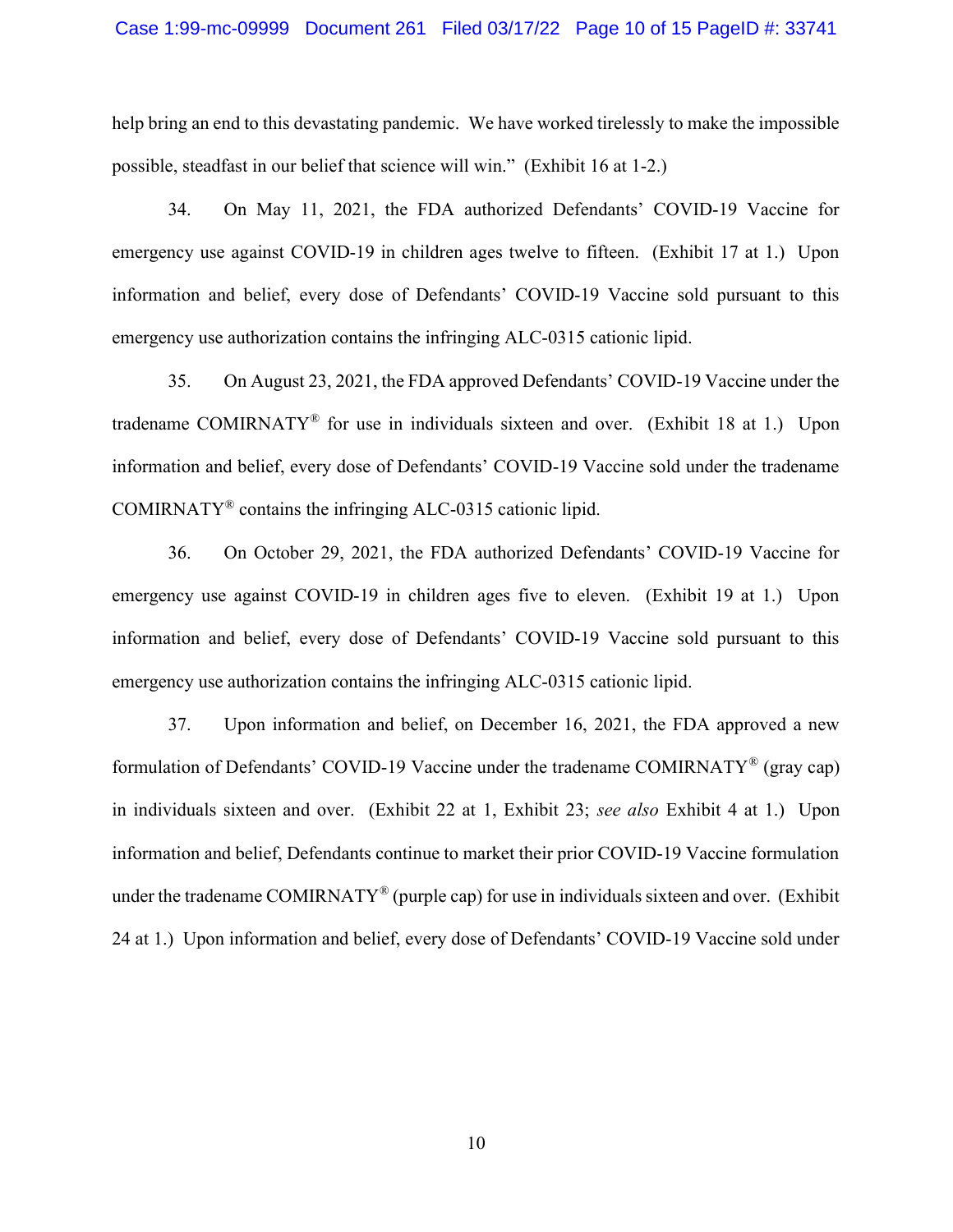the tradename COMIRNATY<sup>®</sup> (gray cap and purple cap)<sup>5</sup> contains the infringing ALC-0315 cationic lipid.

38. On February 8, 2022, Defendant Pfizer Inc. stated that it expected 2022 worldwide revenue of \$32,000,000,000 for Defendants' COVID-19 Vaccine. (Exhibit 6 at 29.) Defendant Pfizer Inc.'s reported revenues suggest that U.S. sales in 2021 accounted for approximately 21% of the sales of Defendants' COVID-19 Vaccine in 2021. (Id. at 35.)

# E. ALNYLAM'S PATENTED LNP TECHNOLOGY IS ESSENTIAL TO DEFENDANTS' COVID-19 VACCINE

39. The patented Alnylam LNP Technology is essential to the efficacy and safety of Defendants' COVID-19 Vaccine. mRNA is very delicate and subject to rapid degradation by various enzymes upon administration. (Exhibit 8 at 2.) The large, negatively-charged mRNA strands also struggle to pass through the protective lipid membranes of cells. (Id.) Thus, to be effective, the mRNA strands require a delivery mechanism that can ensure that the mRNA strands are not degraded before delivery to the cell and can penetrate the cell. In addition, the LNP needs to be biodegradable, i.e., such that the LNPs are metabolized and eliminated after successful mRNA delivery to the cells, so as to enhance safety.

40. Regarding these LNPs, Defendant Pfizer Inc.'s website states "[t]his tiny fat glob, known as a functional lipid, is actually one of four lipids that make up the lipid nanoparticles that go into the vaccine. Without these lipid nanoparticles, in fact, there could be no Pfizer-BioNTech mRNA vaccine. That's because mRNA, which is the genetic material that teaches our cells to make the protein that will help our immune systems produce antibodies that helps to protect us from COVID-19, is incredibly delicate." (Exhibit 20 (emphasis added) at 2.)

<sup>&</sup>lt;sup>5</sup> The prescribing information for both versions state that Defendant Pfizer Inc. manufactures Defendants' COVID-19 Vaccine. (Compare Exhibit 4 at 20 with Exhibit 24 at 22.)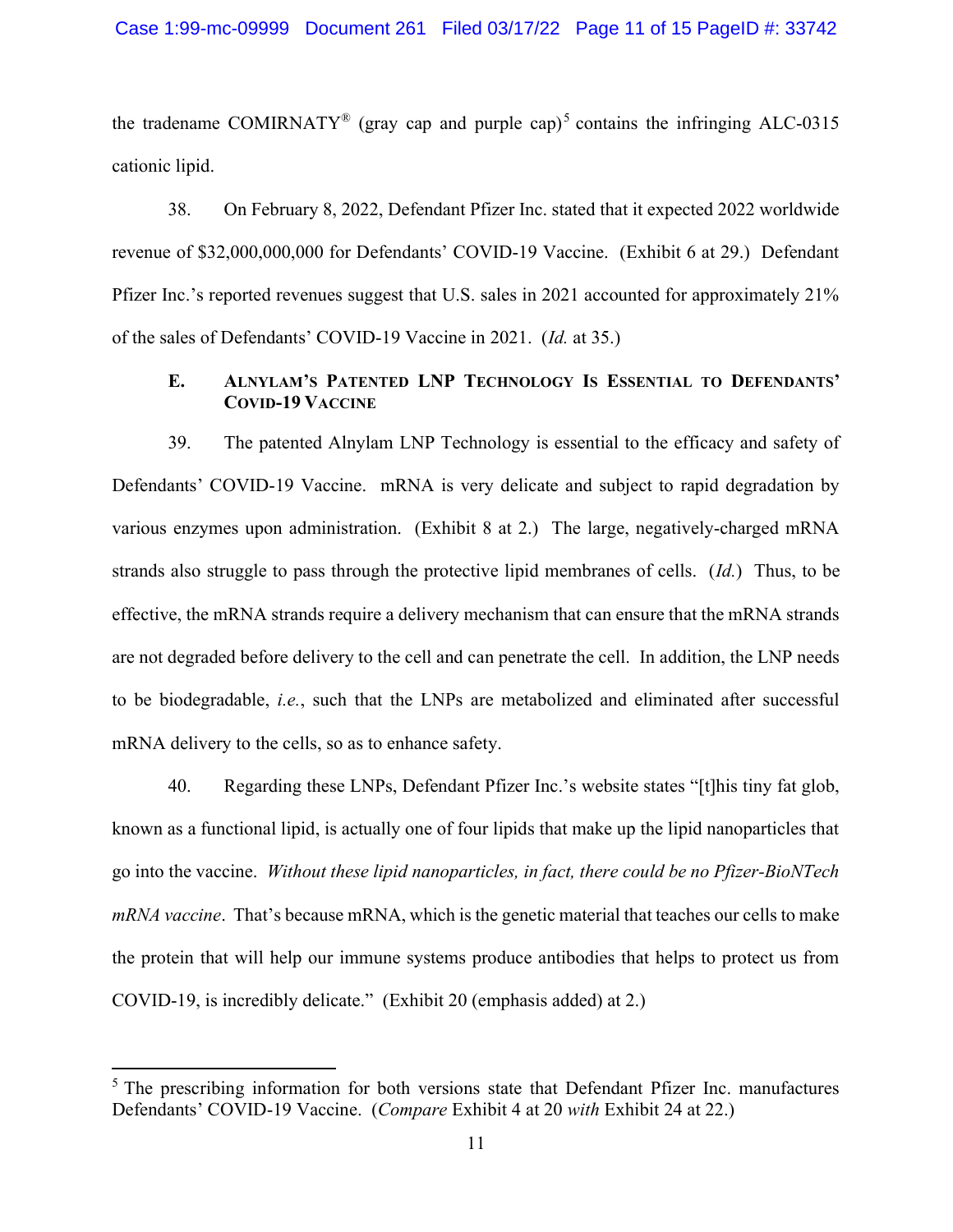# DEFENDANTS' INFRINGING ACTIVITIES

41. On information and belief, Defendants and/or their end users employ in their COVID-19 Vaccine ALC-0315, which meets every limitation of at least claims 18, 19, 21, 22, and 24-27 of the '933 Patent.

42. The Prescribing Information for COMIRNATY<sup>®</sup> states that each dose contains ((4hydroxybutyl)azanediyl)bis(hexane-6,1-diyl)bis(2-hexyldecanoate). (Exhibit 4 at 15.) Upon information and belief, this document was prepared by Defendants and accepted by the FDA for distribution to providers of Defendants' COVID-19 Vaccine. Upon information and belief, 4 hydroxybutyl)azanediyl)bis(hexane-6,1-diyl)bis(2-hexyldecanoate) is known as ALC-0315.

43. Upon information and belief, ALC-0315 has the chemical structure depicted just below:



(Exhibit 21 at 8.)

44. Upon information and belief, ALC-0315 is in every dose of the COVID-19 Vaccine that Defendants have made, offered for sale, and sold, and will continue to do so.

45. Attached as Exhibit 2 is a preliminary claim chart describing Defendants' infringement of claims 18, 19, 21, 22, and 24-27 of the '933 Patent. Exhibits 4, 5, 21, 25, and 26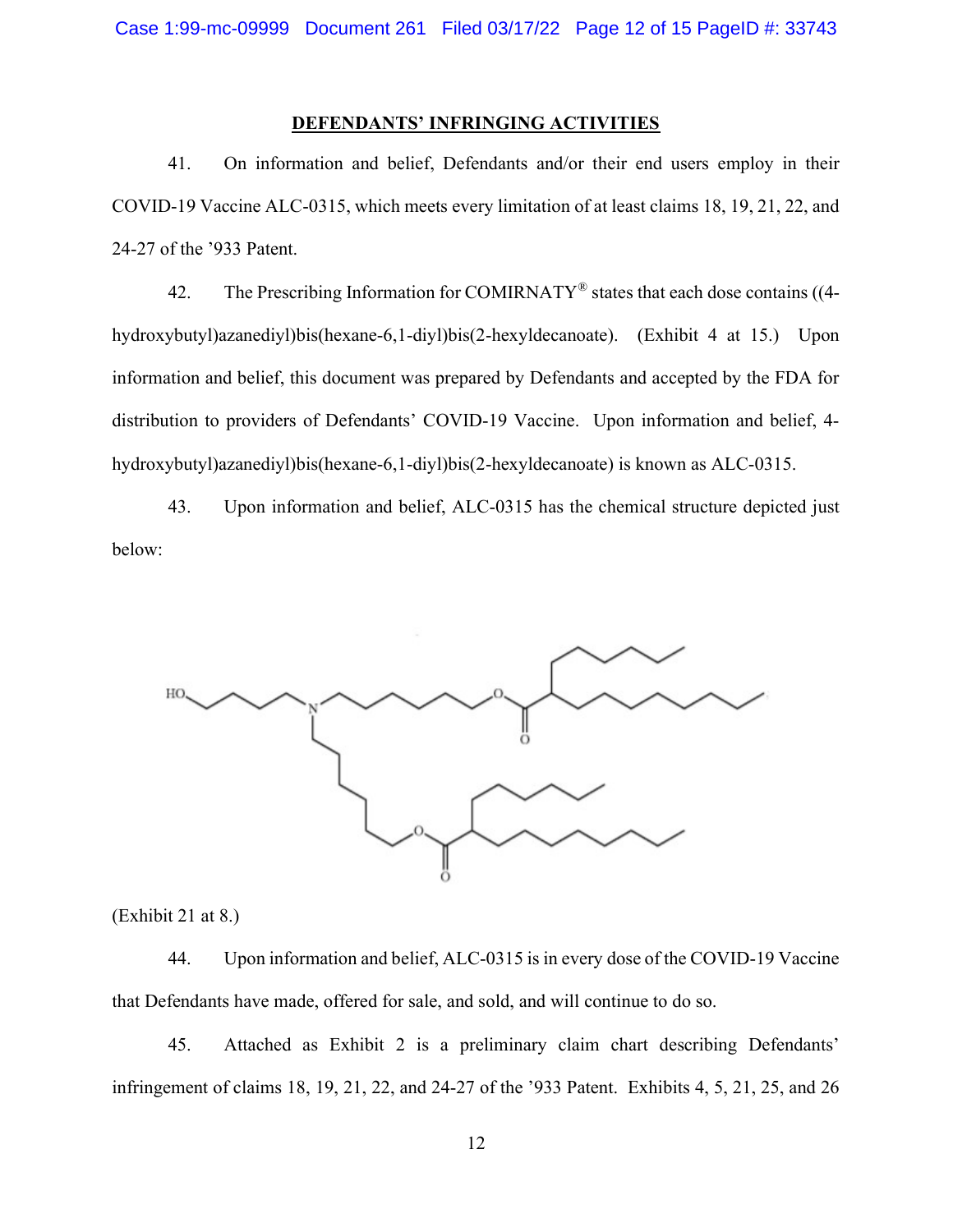are supporting documents for the chart. The claim chart is not intended to limit Alnylam's right to modify the chart or allege that other activities of Defendants infringe the identified claim or any other claims of the '933 Patent or any other patents.

46. Defendants have known of the '933 Patent since at least as early as February 15, 2022, when the '933 Patent issued.

## FIRST CAUSE OF ACTION (Infringement of the '933 Patent)

47. Alnylam realleges and incorporates by reference the allegations contained in the foregoing paragraphs.

48. On information and belief, Defendants have infringed and will continue to infringe at least one of the asserted claims of the '933 Patent, pursuant to 35 U.S.C. § 271(a), literally or under the doctrine of equivalents, by making, using, selling, or offering to sell within the United States or importing into the United States Defendants' COVID-19 Vaccine containing ALC-0315 without authority.

49. Defendants without authority have infringed and will continue to infringe at least one of the asserted claims of the '933 Patent pursuant to 35 U.S.C. § 271(b) by actively inducing the making, using, selling, or offering for sale within the United States or importing into the United States Defendants' COVID-19 Vaccine containing ALC-0315. Each Defendant intends that the other Defendant makes, uses, sells, offers to sell, distributes, exports, and/or imports Defendants' COVID-19 Vaccine and/or its components comprising the infringing ALC-0315 biodegradable lipid with the knowledge and specific intent that the other Defendant will directly infringe Alnylam's '933 Patent. Defendants further intend that each end user, distributor, importer and/or exporter make, use, sell, offer to sell, distribute, export, and/or import Defendants' COVID-19 Vaccine and/or its components comprising the infringing ALC-0315 biodegradable lipid with the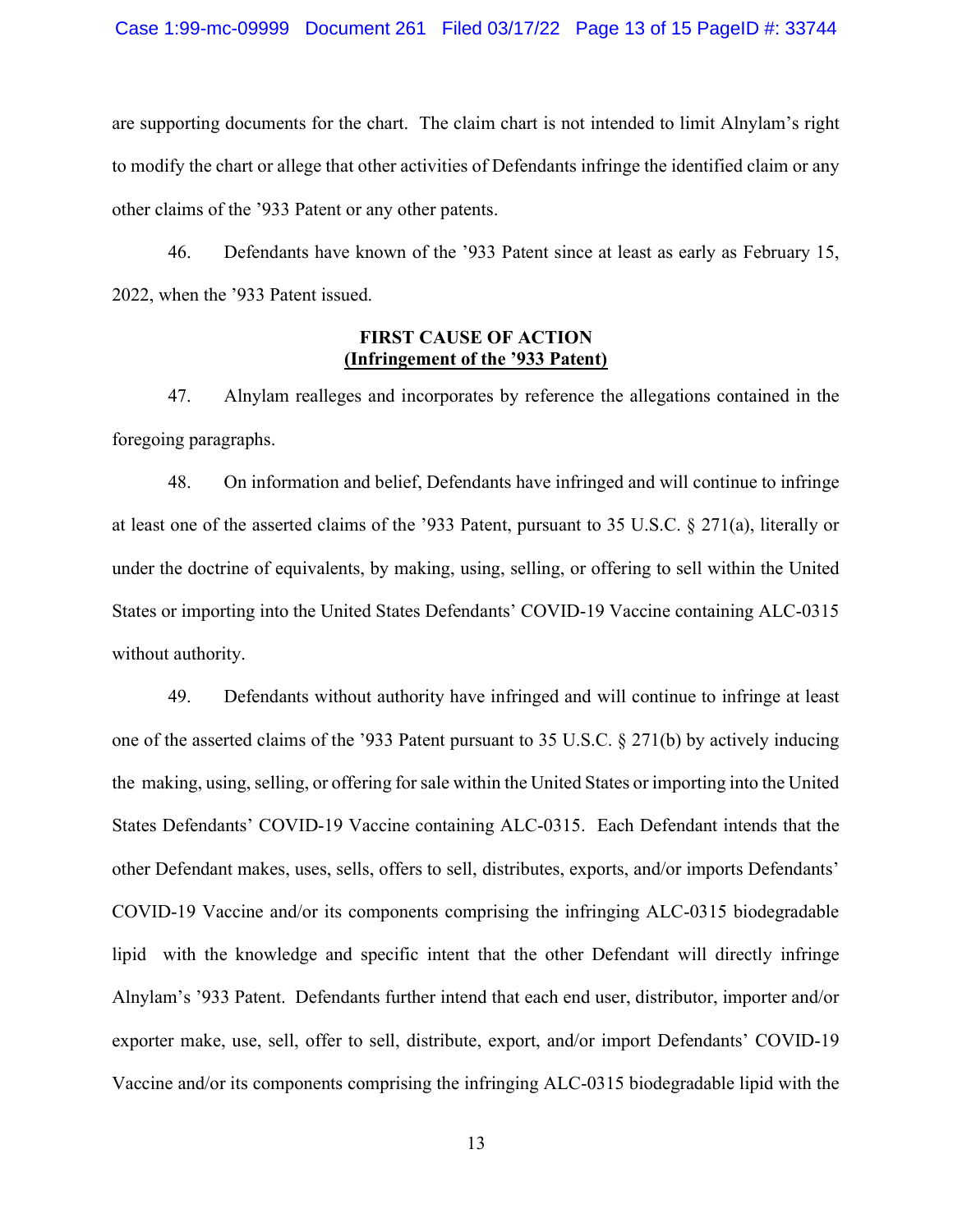#### Case 1:99-mc-09999 Document 261 Filed 03/17/22 Page 14 of 15 PageID #: 33745

knowledge and specific intent that such end user, distributor, importer, and/or exporter end-users directly infringe Alnylam's '933 Patent.

50. Defendants' infringement has damaged and will continue to damage Alnylam, which is entitled to recover the damages resulting from Defendants' wrongful acts in an amount to be determined at trial, and in any event no less than a reasonable royalty.

### PRAYER FOR RELIEF

 WHEREFORE, Alnylam prays for a judgment in its favor and against Defendants and respectfully requests the following relief:

A. A judgment that Defendants directly infringe the '933 Patent;

B. A judgment that Defendants induce infringement of the '933 Patent;

C. Damages or other monetary relief, including post-judgment monetary relief and pre- and post-judgment interest;

D. Costs and expenses in this action; and

E. An order awarding Alnylam any such other relief as the Court may deem just and proper under the circumstances, except that Alnylam does not seek any form of injunctive relief.

#### JURY DEMAND

 Pursuant to Rule 38(b) of the Federal Rules of Civil Procedure, Alnylam hereby demands a jury trial as to all issues so triable.